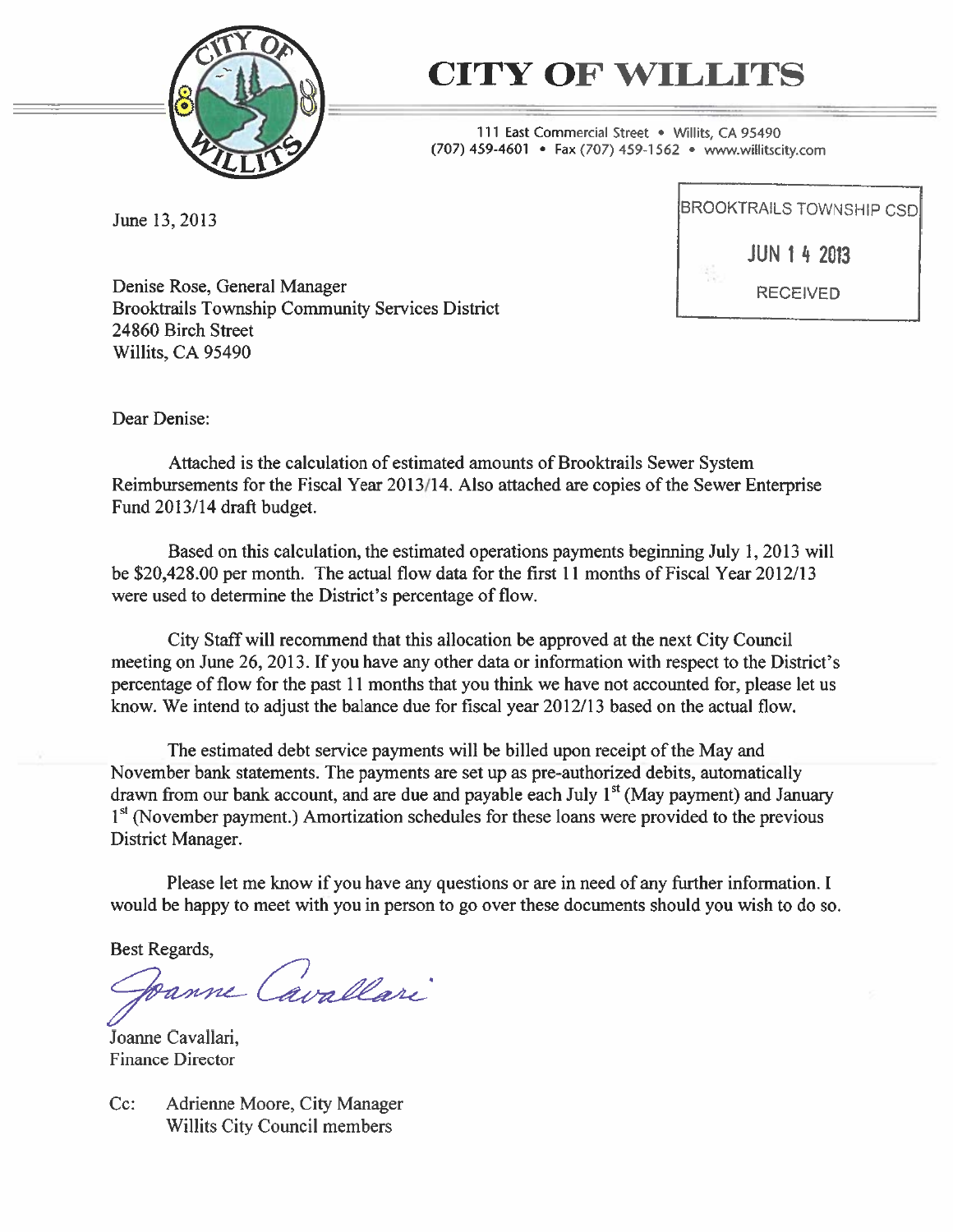#### CITY OF WILLITS BROOKTRAILS COMMUNITY SERVICES DISTRICT DATA FOR SEWER SYSTEM REIMBURSEMENT COMPUTATIONS ESTIMATED AMOUNTS FOR THE FISCAL YEAR ENDED JUNE 30, 2014

|                       | <b>Influent</b>  |                     | <b>Brooktrails</b> |                 |
|-----------------------|------------------|---------------------|--------------------|-----------------|
|                       | Meter            | <b>Total System</b> | Meter              | <b>District</b> |
|                       | Reading          | <b>Flow</b>         | Reading            | Flow            |
| July 1, 2012          | 4.704.341        | 24,551,000          | 639,556            | 5,597,000       |
| <b>August 1, 2012</b> | 4.728.892        | 26,103,000          | 645,153            | 5,601,000       |
| September 1, 2012     | 4.754.995        | 24.595.000          | 650.754            | 5,504,000       |
| October 1, 2012       | 4.779.590        | 20.971.000          | 656,258            | 6.269.000       |
| November 1, 2012      | 4.800.561        | 35.173.000          | 662,527            | 9,763,000       |
| December 1, 2012      | 4,835,734        | 101.639.000         | 672,290            | 21,290,000      |
| January 1, 2013       | 4.937.373        | 43.204.000          | 693,580            | 12,129,000      |
| February 1, 2013      | 4.980.577        | 38.392.000          | 705,709            | 8,149,000       |
| March 1, 2013         | 5.018.969        | 50.074.000          | 713,858            | 10,557,000      |
| April 1, 2013         | 5,069,043        | 31,556,000          | 724,415            | 9,779,000       |
| May 1, 2013           | 5,100,599        | 22.584.000          | 734,194            | 7.372.000       |
| June 1, 2013          | 5,123,183        |                     | 741,566            |                 |
| July 1, 2013          |                  |                     |                    |                 |
|                       |                  | 418,842,000         |                    | 102,010,000     |
|                       | Septage Received | 1,279,480           |                    |                 |
|                       |                  | 420,121,480         |                    | 102,010,000     |

#### Brooktrails Percentage of Flow 24.28%

|                   |                                                                                                                                                                                           |                                     |                                    |                                        |                         |                    | <b>BROOKTRAILS TOWN</b> |                                      |
|-------------------|-------------------------------------------------------------------------------------------------------------------------------------------------------------------------------------------|-------------------------------------|------------------------------------|----------------------------------------|-------------------------|--------------------|-------------------------|--------------------------------------|
|                   | <b>CITY OF WILLITS</b><br><b>BROOKTRAILS COMMUNITY SERVICES DISTRICT</b><br>DATA FOR SEWER SYSTEM REIMBURSEMENT COMPUTATIONS<br>ESTIMATED AMOUNTS FOR THE FISCAL YEAR ENDED JUNE 30, 2014 |                                     |                                    |                                        |                         |                    |                         | <b>JUN 1 4 20</b><br><b>RECEIVED</b> |
| <b>OPERATIONS</b> |                                                                                                                                                                                           |                                     |                                    |                                        |                         |                    |                         |                                      |
|                   |                                                                                                                                                                                           | <b>Influent</b><br>Meter<br>Reading | <b>Total System</b><br><b>Flow</b> | <b>Brooktrails</b><br>Meter<br>Reading | <b>District</b><br>Flow |                    |                         |                                      |
|                   | July 1, 2012                                                                                                                                                                              | 4,704,341                           | 24,551,000                         | 639,556                                | 5,597,000               |                    |                         |                                      |
|                   | August 1, 2012                                                                                                                                                                            | 4,728,892                           | 26,103,000                         | 645,153                                | 5,601,000               |                    |                         |                                      |
|                   | September 1, 2012                                                                                                                                                                         | 4,754,995                           | 24,595,000                         | 650,754                                | 5,504,000               |                    |                         |                                      |
|                   | October 1, 2012<br>November 1, 2012                                                                                                                                                       | 4,779,590                           | 20.971.000                         | 656,258                                | 6,269,000               |                    |                         |                                      |
|                   | December 1, 2012                                                                                                                                                                          | 4,800,561<br>4,835,734              | 35,173,000<br>101,639,000          | 662,527<br>672,290                     | 9,763,000<br>21,290,000 |                    |                         |                                      |
|                   | January 1, 2013                                                                                                                                                                           | 4,937,373                           | 43,204,000                         | 693,580                                | 12,129,000              |                    |                         |                                      |
|                   | February 1, 2013                                                                                                                                                                          | 4,980,577                           | 38,392,000                         | 705,709                                | 8,149,000               |                    |                         |                                      |
|                   | March 1, 2013                                                                                                                                                                             | 5,018,969                           | 50,074 000                         | 713,858                                | 10,557,000              |                    |                         |                                      |
|                   | April 1, 2013                                                                                                                                                                             | 5,069,043                           | 31,556,000                         | 724,415                                | 9,779,000               |                    |                         |                                      |
|                   | May 1, 2013                                                                                                                                                                               | 5,100,599                           | 22,584,000                         | 734.194                                | 7,372,000               |                    |                         |                                      |
|                   | June 1, 2013<br>July 1, 2013                                                                                                                                                              | 5,123,183                           |                                    | 741,566                                |                         |                    |                         |                                      |
|                   |                                                                                                                                                                                           |                                     | 418,842,000                        |                                        | 102,010,000             |                    |                         |                                      |
|                   |                                                                                                                                                                                           | Septage Received                    | 1,279,480                          |                                        |                         |                    |                         |                                      |
|                   |                                                                                                                                                                                           |                                     | 420,121,480                        |                                        | 102,010,000             |                    |                         |                                      |
|                   |                                                                                                                                                                                           |                                     |                                    | <b>Brooktrails Percentage of Flow</b>  | 24.28%                  |                    |                         |                                      |
|                   |                                                                                                                                                                                           | (1)                                 | (2)                                |                                        | (3)                     | <b>Total</b>       | (4)                     | Operating                            |
|                   |                                                                                                                                                                                           | 2013/2014                           |                                    | Administration Administration          |                         | Shared             | <b>District</b>         | Costs                                |
| City<br>Dept      | <b>Operating Costs</b>                                                                                                                                                                    | Estimated<br>Costs                  | Allocation<br>Percentage           | Allocation<br>Costs                    | Unallocated<br>Costs    | Operating<br>Costs | % Total<br><b>Flows</b> | Allocated<br>to District             |
| 5013              | Operations                                                                                                                                                                                | \$780,945                           | 61.82%                             | \$171,756                              |                         | \$952,701          | 24.28%                  | \$231,326                            |
| 5013              | <b>Fixed Assets</b>                                                                                                                                                                       | 4,299                               |                                    |                                        | S.<br>(4, 299)          |                    |                         | \$0                                  |
| 5011              | Maintenance                                                                                                                                                                               | 485,061                             | 38.18%                             | 106,097                                | (591, 158)              |                    | 0                       | \$0                                  |
| 5010              | Administration                                                                                                                                                                            | 277,853                             |                                    | (277, 853)                             |                         |                    | 0                       | \$0                                  |
| 5014              | Engineering                                                                                                                                                                               | 56,896                              |                                    |                                        |                         | 56.896             | 24.28%                  | 13.815                               |
| 5017              | Contingencies                                                                                                                                                                             | 250,000                             |                                    |                                        | (250,000)               |                    |                         | \$0                                  |
| 5015              | Septage Receiving                                                                                                                                                                         | 65,477                              |                                    |                                        | (65, 477)               |                    |                         | \$0                                  |
| 5018              | <b>Debt Service</b>                                                                                                                                                                       | 1,147,757                           |                                    |                                        | (1, 147, 757)           |                    |                         | \$0                                  |
| 5019              | Other Financing Uses                                                                                                                                                                      | 54,597                              |                                    |                                        | (54, 597)               |                    |                         | \$0                                  |
|                   |                                                                                                                                                                                           | \$3,122,885                         | 100.00%                            | \$0                                    | (\$2,113,288)           | \$1,009,597        |                         | \$245,141                            |

Monthly Payment for Estimated Operations \$20,428

(1) = Estimated costs per FY 2013-2014 Budget

(2) <sup>=</sup> Allocated based on relative percentage of operating costs and maintenance costs to the total operating plus maintenance costs

 $(3)$  = Unallocated costs include:

Collection system ('Maintenance" on City books) costs.

- Contingencies
- Septage Receiving

Debt Service

(4) <sup>=</sup> Estimated allocation percentage based on II month average of "total flow entering treatment plant" during Fiscal Year 2012/2013

#### **DEBT SERVICE**

| Fiscal Year 13/14 Debt Service Payments: |   | Principal | Interest | Total     | <b>Brooktrails</b><br><b>Share</b> |
|------------------------------------------|---|-----------|----------|-----------|------------------------------------|
| Loan #2                                  | 3 | 100,000   | 178,863  | 278,863   | $\blacksquare$                     |
| Loan #4                                  |   | 110,000   | 359,571  | 469.571   | 176,981                            |
| Loan #5                                  |   | 15,500    | 51.978   | 67.478    | 25,432                             |
| Loan #7                                  |   | 129,000   | 199,613  | 328,613   | 123,854                            |
| <b>Total Debt Service</b>                |   | 354,500   | 790.025  | 1.144.525 | 326.268                            |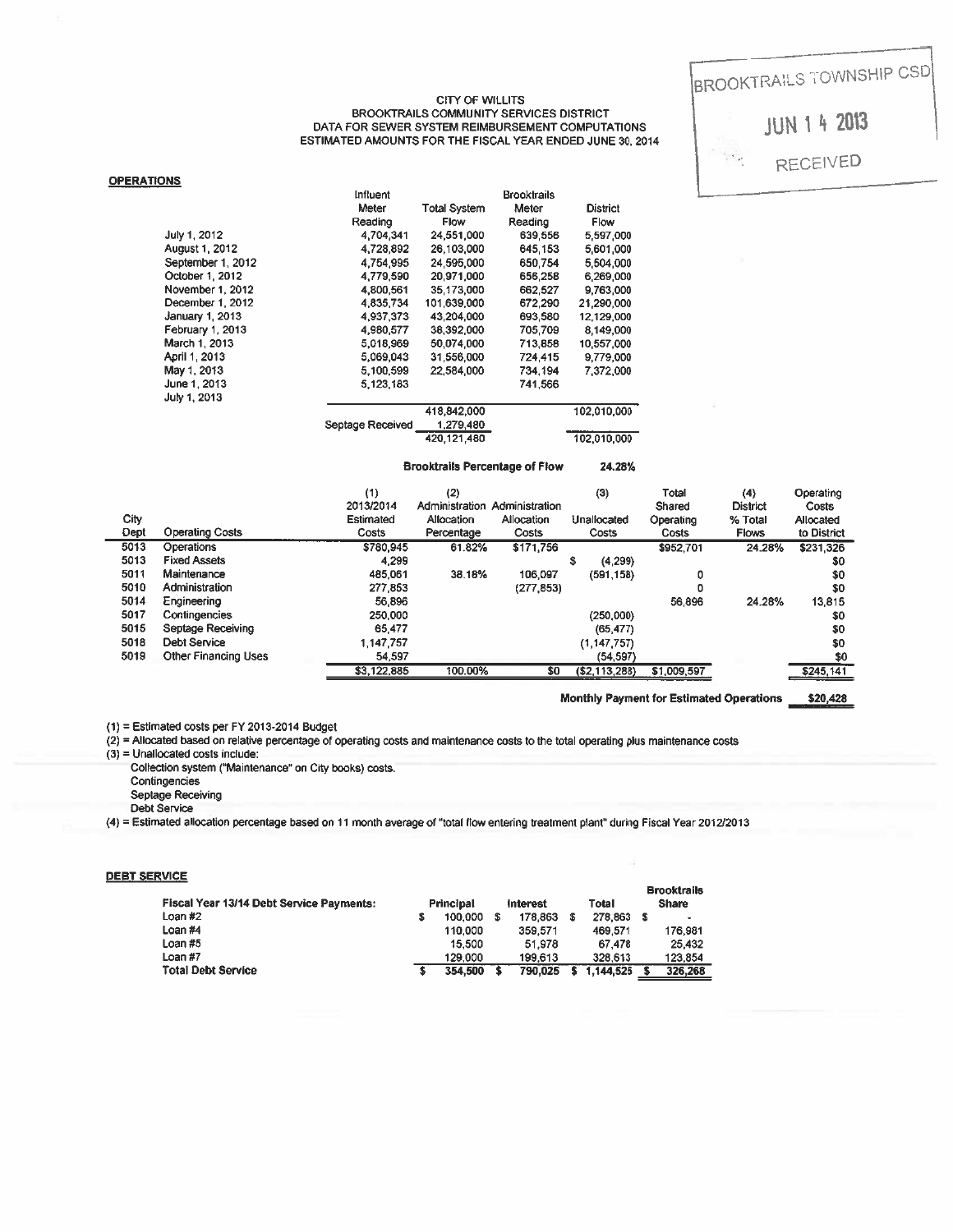# SEWER ADMINISTRATION (5010)

BASIC FUNCTIONS: This department provides administrative support to the Sewer Department. Administrative tasks include: assisting with program administration, preparing correspondence on behalf of the Sewer Department, contract administration for sewer related professional services contracts, preparing and transmitting regulatory agency reports, purchasing, record keeping, and file maintenance. Staff participates in the Technical Advisory Committee, Sewer Task Force Committee, and Council meetings. This department is also responsible for long range planning, including researching and preparing project proposal documents, such as requests for proposals (RFP), technical reports, proposal packets and preparing Council reports for sewer related projects. It also includes the preparation of the annual Sewer and Capital Improvement Budgets.

# 2013-2014 PROGRAM GOALS:

- Implement new regulations established in the NPDES permit adopted in June 2010.
- Transition from paper reporting to electronic reporting, as required by the State and Regional Water Quality Control Boards.
- Collaborate with Sewer Engineering to develop RFPs for establishing local limits, purchasing <sup>a</sup> permanent Septage Receiving Station, and studies associated with establishing the agronomic rate of reclaimed water discharge.
- Continue efforts to reduce operating costs.
- Work towards implementation of Sanitary Sewer Management Plan and reduction of 1 & I.
- Prepare Maintenance Building proposal.

| <b>ALLOCATED POSITIONS:</b>                | 12/13  | 13/14                |
|--------------------------------------------|--------|----------------------|
| City Manager                               | (0.20) | (0.20)               |
| <b>City Engineer/Sewer Director</b>        | (0.20) | (0.20)               |
| Finance Director/City Treasurer            | (0.25) | (0.30)               |
| Senior Accountant                          | (0.22) | (0.20)               |
| Office Assistant III (UB Clerk)            | (0.30) | (0.30)               |
| <b>Administrative Assistant</b>            | (0.15) | (0.15)               |
| <b>Engineering Technical Writer</b>        | (0.30) | (0.30)               |
| <b>Full-time Equivalent</b>                | (1.62) | (1.65)               |
| Community Development Director (Part-time) |        | (240 hours per year) |
| Office Assistant I (Part-time)             |        | $(78$ hours)         |

| 2001-002<br>Administrative certification (\$300) |  |  |
|--------------------------------------------------|--|--|
|--------------------------------------------------|--|--|

- 200 1-003 County Air Quality Permit. Total (\$250).
- 204 1-000 Office equipment for new office (\$3,000).
- 2050-000 Subscriptions for waste water publications, membership dues [Water Environment Federation and California Water Environment Association]. Total (\$1,000).
- 2055-000 Office supplies & County printouts. Total (\$2,000).
- 209 1-000 Advertising, printing and mailings (\$500).
- 2096-000 Office lease (\$2,000), 33.3% share of Public Works building lease (\$5,060). Total (\$7,060).
- 2105-000 Travel and training costs (\$1,000).
- 2199-000 New office set-up costs (\$1,000).
- 3010-000 Property taxes, (\$13,325).
- 302 1-000 Overhead allocation (\$50,705).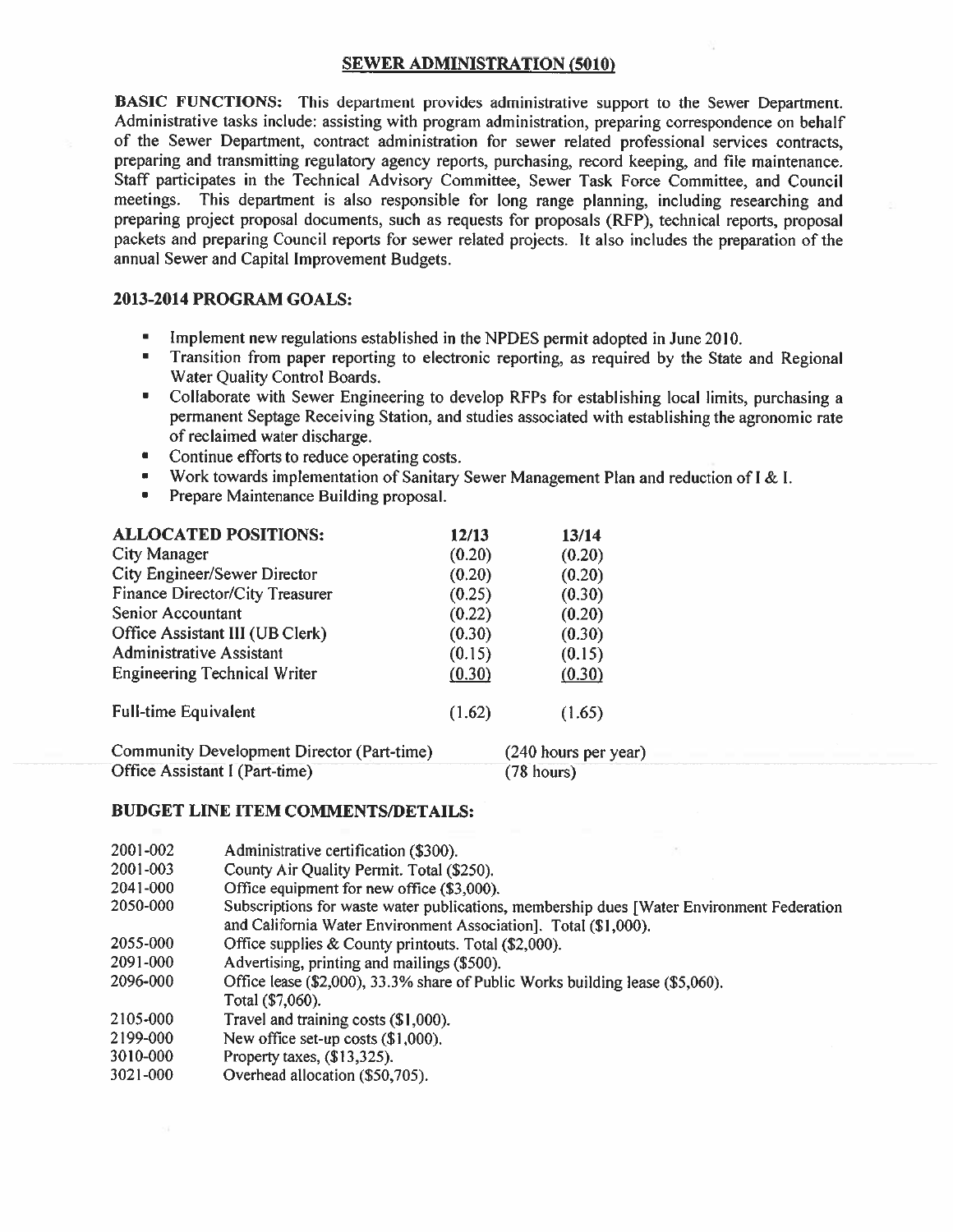### Fund 501 -Sewer Enterorise Department 5010-Administration

|                            |                                             |               | Projected     |                |                | 2013-2014    |
|----------------------------|---------------------------------------------|---------------|---------------|----------------|----------------|--------------|
| <b>Financing Uses</b>      |                                             | <b>Budget</b> | <b>Actual</b> | <b>Dept</b>    | <b>Finance</b> | Council      |
|                            | <b>Salaries and Employee Benefits</b>       | 2012-2013     | 6/30/2013     | <b>Request</b> | Committee      | <b>Adopt</b> |
| 1001-000                   | <b>Regular Employees</b>                    | \$110,816     | \$72,190      | \$106,713      | \$110,091      | \$110,091    |
| 1002-000                   | <b>Part Time Employees</b>                  | 1,351         | 788           | 906            | 906            | 10,893       |
| 1003-000                   | Overtime                                    | 0             | 35            | 0              | 0              | O            |
| 1011-000                   | <b>FICA</b>                                 | 6,954         | 4,527         | 6,672          | 6.882          | 7,501        |
| 1012-000                   | Medicare                                    | 1,626         | 1,059         | 1,560          | 1,609          | 1,754        |
| 1013-000                   | <b>Health Insurance</b>                     | 31,623        | 21,692        | 35,326         | 35,128         | 35,128       |
| 1014-000                   | Retirement                                  | 21,379        | 14,647        | 22,655         | 23,372         | 23,372       |
| 1015-000                   | <b>Unemployment Insurance</b>               | 689           | 748           | 759            | 759            | 868          |
| 1016-000                   | <b>Workers Compensation</b>                 | 7,515         | 4,892         | 7,210          | 7,437          | 8,106        |
|                            | <b>Total Salaries and Benefits</b>          | \$181,954     | \$120,579     | \$181,801      | \$186,184      | \$197,713    |
|                            | <b>Services and Supplies</b>                |               |               |                |                |              |
| 2001-002                   | <b>Permits-State</b>                        | \$300         | \$300         | \$300          | \$300          | \$300        |
| 2001-003                   | Permits-County                              | 200           | 2,000         | 250            | 250            | 250          |
| 2032-000                   | Insurance Deductible                        | 0             | 3,790         | 0              | 0              | $\mathbf{0}$ |
| 2041-000                   | <b>Equipment Maintenance &amp; Supplies</b> | 0             | 78            | 3,000          | 3,000          | 3,000        |
| 2050-000                   | <b>Dues and Subscriptions</b>               | 900           | 300           | 1,000          | 1,000          | 1,000        |
| 2055-000                   | Office Expense                              | 2,500         | 650           | 2,000          | 2,000          | 2,000        |
| 2081-030                   | <b>Other Contracts</b>                      | 0             | 3,750         | 29,210         | 25,000         | 0            |
| 2091-000                   | <b>Advertising and Printing</b>             | 500           | 0             | 500            | 500            | 500          |
| 2096-000                   | Rents and Leases-Buildings                  | 9,460         | 8,637         | 7,060          | 7,060          | 7,060        |
| 2105-000                   | <b>Travel and Training</b>                  | 1,000         | 1,000         | 1,000          | 1,000          | 1,000        |
| 2199-000                   | Other Services and Supplies                 | 0             | 50            | 1,000          | 1,000          | 1,000        |
| 3010-000                   | <b>Taxes and Assessments</b>                | 13,082        | 13,064        | 13,325         | 13,325         | 13,325       |
|                            | <b>Total Services and Supplies</b>          | \$27,942      | \$33,619      | \$58,645       | \$54,435       | \$29,435     |
| <b>Other Charges</b>       |                                             |               |               |                |                |              |
| 3021-000                   | <b>Overhead Allocation</b>                  | \$37,558      | \$50,705      | \$50,705       | \$50,705       | \$50,705     |
| <b>Total Other Charges</b> |                                             | \$37,558      | \$50,705      | \$50,705       | \$50,705       | \$50,705     |
|                            | <b>Total Administration</b>                 | \$247,454     | \$204,903     | \$291,151      | \$291,324      | \$277,853    |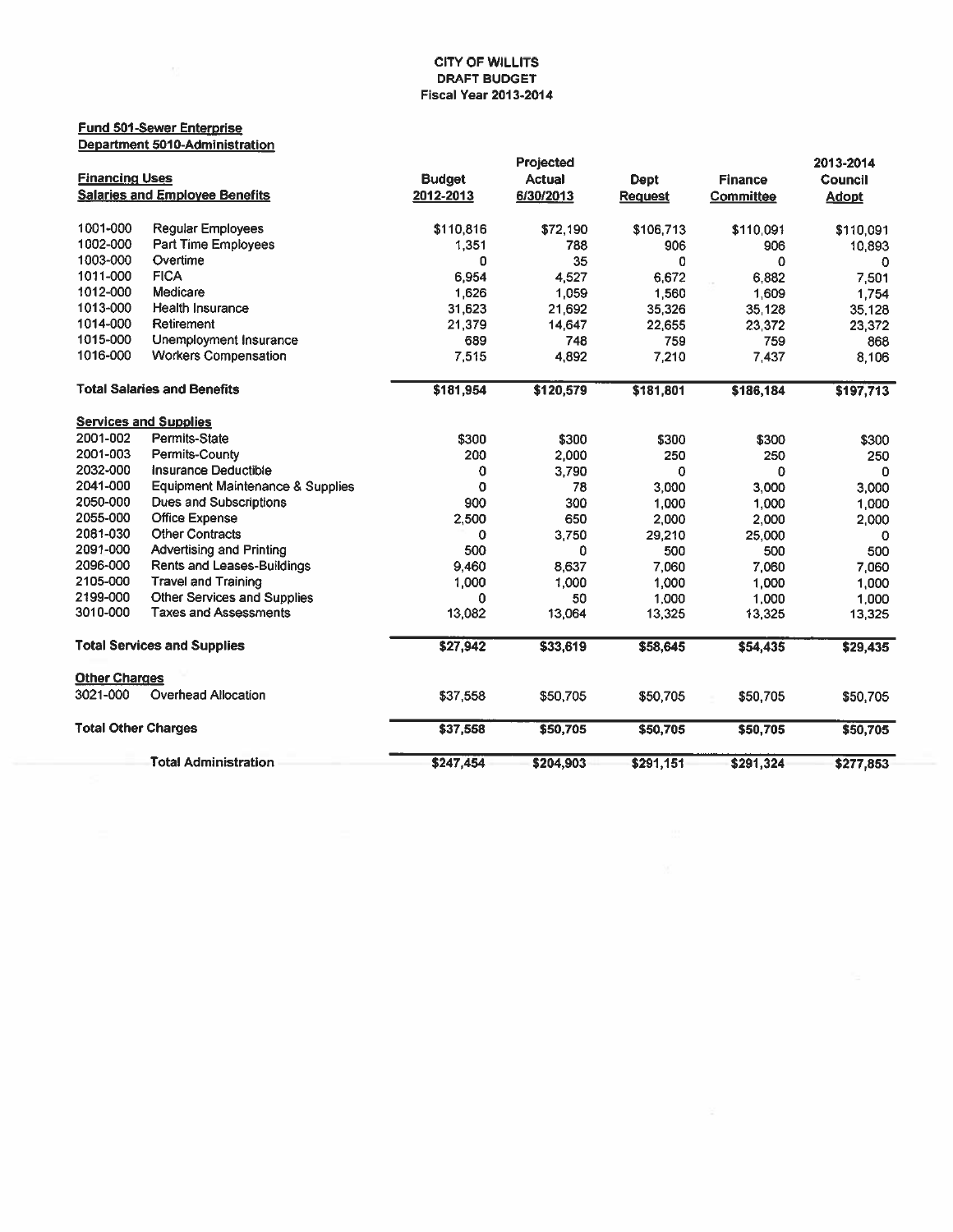# **SEWER MAINTENANCE (5011)**

BASIC FUNCTIONS: This department maintains and repairs the City sewer collection system. This work includes: inspection, cleaning, and repair of sewer pipelines. This department is also responsible for the implementation and enforcement of the Inflow and Infiltration (I&l) Program, Fats Oils and Grease (FOG) Program, Flow Monitoring Program, and Wastewater Discharge Program. Staff responds and resolves sewer problems, including emergency overflows. Staff also performs lift station maintenance, inspects new pipeline construction and marks sewer facilities for Underground service Alert.

# 2013-2014 PROGRAM GOALS:

- **•** Inspect and televise 3 miles of the sewer system.
- Clean 3 miles of the sewer system.<br>• Patch sections of nine in need of re
- Patch sections of pipe in need of repair.
- **•** Repair leaky manholes as budgeted.
- Conduct permit inspections.
- Prioritize problem areas within the system.
- Further the Inflow and Infiltration Program.

| <b>ALLOCATED POSITIONS:</b>            | 12/13  | 13/14  |
|----------------------------------------|--------|--------|
| <b>Chief Plant Supervisor</b>          | (0.25) | (0.25) |
| City Engineer                          | (0.10) | (0.00) |
| <b>Public Works Director</b>           | (0.00) | (0.20) |
| Operator II/III                        | (1.20) | (1.20) |
| Operator I                             | (0.70) | (0.70) |
| <b>Public Works Lead Person</b>        | (0.04) | (0.04) |
| <b>Public Works Maintenance Worker</b> | (0.16) | (0.16) |
| Operator-in-Training                   | (0.25) | (0.25) |
| <b>Full-time Equivalent</b>            | (2.70) | (2.80) |

|          | 921 23 9 1 1 23 0 23 34 35 36 37 38 39 39 30 31 3                                         |
|----------|-------------------------------------------------------------------------------------------|
| 2001-002 | NPDES Permit for the Collection System. Total (\$1,600)                                   |
| 2010-000 | Work uniforms, coveralls, rubber boots, rain gear, (\$2,000), Boot allowance (\$600).     |
|          | Total (\$2,600).                                                                          |
| 2041-000 | Maintenance of equipment (rebuilt pump, light system, parts for trucks), pipeline         |
|          | supplies, saddles for lateral & cleanout installations (\$25,000).                        |
| 2044-000 | Fuel and oil for vehicles (i.e., sewer jet, backhoe, dump truck) (\$8,000).               |
| 2045-000 | Maintenance of buildings and grounds (\$1,500).                                           |
| 2061-012 | Soils hydrology and structural engineering. Total (\$6,000).                              |
| 2061-015 | Laboratory testing for fats, oil and grease program (\$5,000).                            |
| 2061-020 | Professional services, appraisal, manhole seal. Total (\$5,000).                          |
| 2081-030 | System mapping (\$19,200), other contracts [IT] (\$2,500). Total (\$21,700).              |
| 2095-000 | Equipment rental (\$1,000).                                                               |
| 2101-033 | Safety needs including confined space entry (\$3,000).                                    |
| 2101-035 | Aggregate for sewer line repair and restoration of the street (\$4,000).                  |
| 2101-038 | Humboldt Street relocate laterals and cleanouts (\$50,000), 1/3 Share of City Wide Aerial |
|          | Photography (\$22,100). Total (\$72,100).                                                 |
| 2101-045 | Underground Service Alert, small materials, shoring, traffic plates, and seed (\$2,000).  |
| 2105-000 | CWEA, SSMP, Sewer Cad training, travel & lodging (\$4,000).                               |
| 2110-000 | Electricity for lift stations (\$600).                                                    |
| 2199-000 | Other services $&$ supplies (\$200).                                                      |
| 3001-000 | TV truck principal (\$45,080), Vac truck principal (\$49,100),                            |
|          | 4WD Pickup principal (\$2,257). Total (\$96,437).                                         |
| 3002-000 | TV truck interest (\$6,649), Vac truck interest (\$5,674),                                |
|          | 4WD Pickup interest (\$574). Total (\$12,897).                                            |
| 3020-000 | ISF equipment charges (\$1,000).                                                          |
| 3021-000 | Overhead allocation (\$11,819).                                                           |
|          |                                                                                           |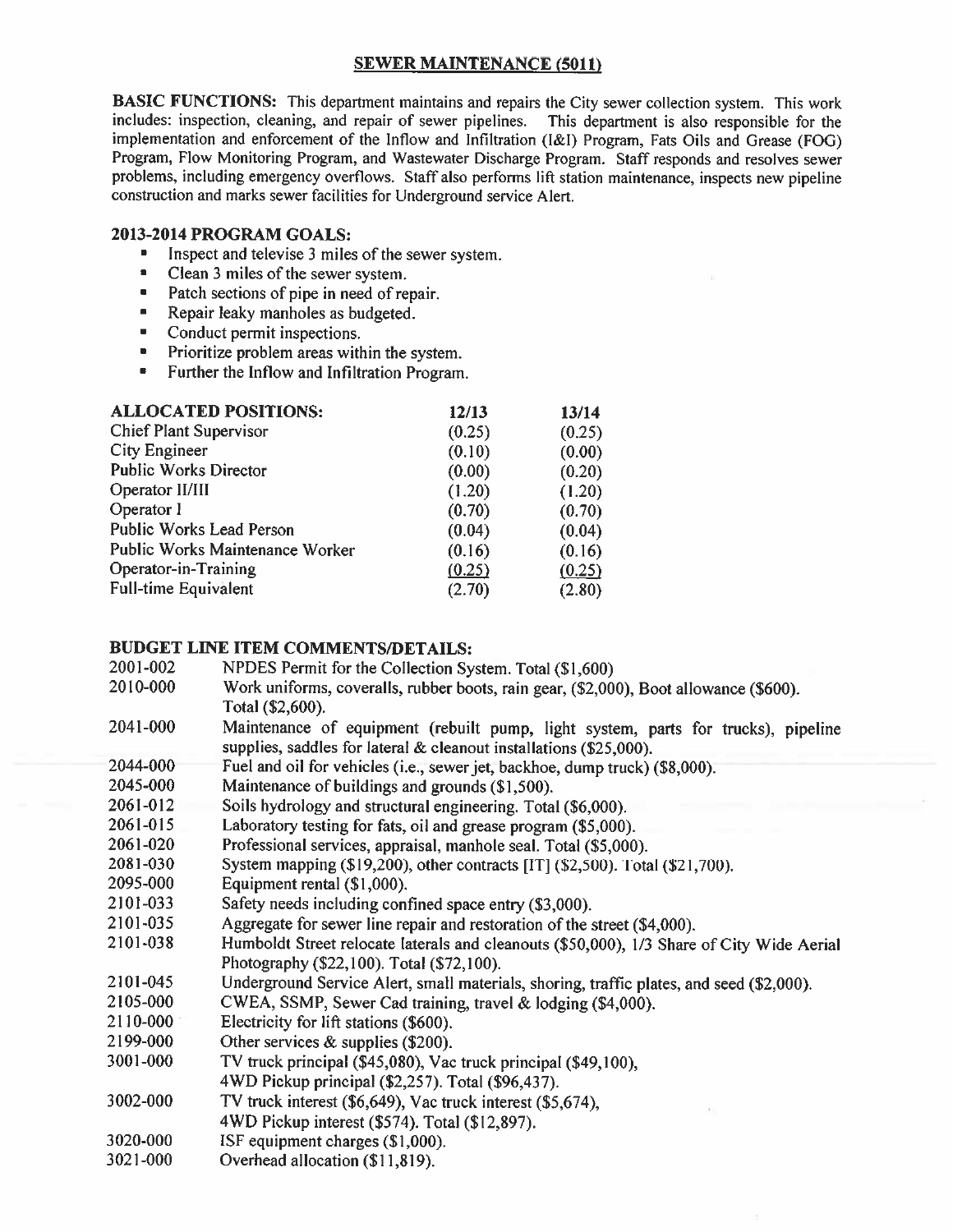$\sim$ 

 $\mathcal{L}(\cdot)$ 

# Fund 501-Sewer Enterprise Department 5011-Maintenance

|                                  |                                       |                 | Projected     |                |                | 2013-2014      |  |
|----------------------------------|---------------------------------------|-----------------|---------------|----------------|----------------|----------------|--|
| <b>Financing Uses</b>            |                                       | <b>Budget</b>   | <b>Actual</b> | <b>Dept</b>    | <b>Finance</b> | Council        |  |
|                                  | <b>Salaries and Employee Benefits</b> | 2012-2013       | 6/30/2013     | <b>Request</b> | Committee      | <b>Adopt</b>   |  |
| 1001-000                         | Regular Employees                     |                 |               |                |                |                |  |
| 1002-000                         | <b>Part Time Employees</b>            | \$121,020       | \$40,665      | \$106,251      | \$115,851      | \$115,851      |  |
| 1003-000                         | Overtime                              | 19,136          | 1,191         | 0              | 0              | 0              |  |
| 1004-000                         | Comp Time Paid                        | 0               | 336           | 0              | 0              | 0              |  |
| 1011-000                         | <b>FICA</b>                           | o               | 17            | 0              | 0              | 0              |  |
| 1012-000                         | Medicare                              | 8,690           | 2,617         | 6,588          | 7.183          | 7,183          |  |
| 1013-000                         | <b>Health Insurance</b>               | 2,032<br>38,971 | 612           | 1.541          | 1,680          | 1,680          |  |
| 1014-000                         | Retirement                            |                 | 13,542        | 42,163         | 41,322         | 41,322         |  |
| 1015-000                         | Unemployment Insurance                | 25,662          | 8,240         | 22,557         | 24,595         | 24,595         |  |
| 1016-000                         | <b>Workers Compensation</b>           | 1,476<br>9,390  | 467<br>2,828  | 1,128<br>7,119 | 1,215<br>7,762 | 1,215<br>7,762 |  |
|                                  | <b>Total Salaries and Benefits</b>    | \$226,377       |               |                |                |                |  |
|                                  |                                       |                 | \$70,514      | \$187,347      | \$199,608      | \$199,608      |  |
|                                  | <b>Services and Supplies</b>          |                 |               |                |                |                |  |
| 2001-002                         | <b>Fees and Permits State</b>         | \$1,600         | \$1,521       | \$1,600        | \$1,600        | \$1,600        |  |
| 2010-000                         | Clothing and Safety Equipment         | 2,700           | 2,700         | 2,600          | 2,600          | 2,600          |  |
| 2041-000                         | <b>Equipment Mtce and Supplies</b>    | 25,000          | 17,650        | 25,000         | 25,000         | 25,000         |  |
| 2044-000                         | <b>Vehicle Operations</b>             | 8,000           | 7,813         | 8,000          | 8,000          | 8,000          |  |
| 2045-000                         | Maintain Bidg's and Grounds           | 1,000           | 1,124         | 1,500          | 1,500          | 1,500          |  |
| 2061-012                         | Architectural and Engineering         | 6,000           | 0             | 6,000          | 6,000          | 6,000          |  |
| 2061-015                         | Laboratory testing                    | 5,000           | 0             | 5,000          | 5,000          | 5,000          |  |
| 2061-020                         | Other Professional Services           | 5,000           | 2,326         | 5,000          | 5,000          | 5,000          |  |
| 2081-030                         | Other Contracts                       | 14,000          | 10,341        | 21,700         | 21,700         | 21,700         |  |
| 2095-000                         | Rents and Leases-Equipment            | 1,000           | 0             | 1,000          | 1,000          | 1,000          |  |
| 2101-033                         | <b>Safety Supplies</b>                | 3,000           | 3,000         | 3,000          | 3,000          | 3,000          |  |
| 2101-035                         | Rock/Gravel/Asphalt                   | 4,000           | 364           | 4,000          | 4,000          | 4,000          |  |
| 2101-038                         | Infrastructure and Roadways           | 37,000          | 41,450        | 50,000         | 72,100         | 72,100         |  |
| 2101-045                         | Other Special Dept Expense            | 2,000           | 629           | 2,000          | 2,000          | 2,000          |  |
| 2105-000                         | <b>Training and Travel</b>            | 3,200           | 700           | 4,000          | 4,000          | 4,000          |  |
| 2110-000                         | <b>Utilities</b>                      | 600             | 508           | 600            | 600            | 600            |  |
| 2199-000                         | Other Services and Supplies           | 200             | 0             | 200            | 200            | 200            |  |
|                                  | <b>Total Services and Supplies</b>    | \$119,300       | \$90,125      | \$141,200      | \$163,300      | \$163,300      |  |
| <b>Debt Service</b>              |                                       |                 |               |                |                |                |  |
| 3001-000                         | Principal                             | \$97,498        | \$89,861      | \$96,437       | \$96,437       | \$96,437       |  |
| 3002-000                         | Interest                              | 22,654          | 16,642        | 12,897         | 12,897         | 12,897         |  |
|                                  | <b>Total Debt Service</b>             | \$120,152       | \$106,502     | \$109,334      | \$109,334      | \$109,334      |  |
|                                  |                                       |                 |               |                |                |                |  |
| <b>Other Charges</b><br>3020-000 | <b>Equipment Charges</b>              |                 |               |                |                |                |  |
| 3021-000                         | Overhead Allocation                   | \$800           | \$1,348       | \$1,000        | \$1,000        | \$1,000        |  |
|                                  |                                       | 23,872          | 11,819        | 11,819         | 11,819         | 11,819         |  |
| <b>Total Other Charges</b>       |                                       | \$24,672        | \$13,167      | \$12,819       | \$12,819       | \$12,819       |  |
|                                  | <b>Total Maintenance</b>              | \$490,501       | \$280,308     | \$450,700      | \$485,061      | \$485,061      |  |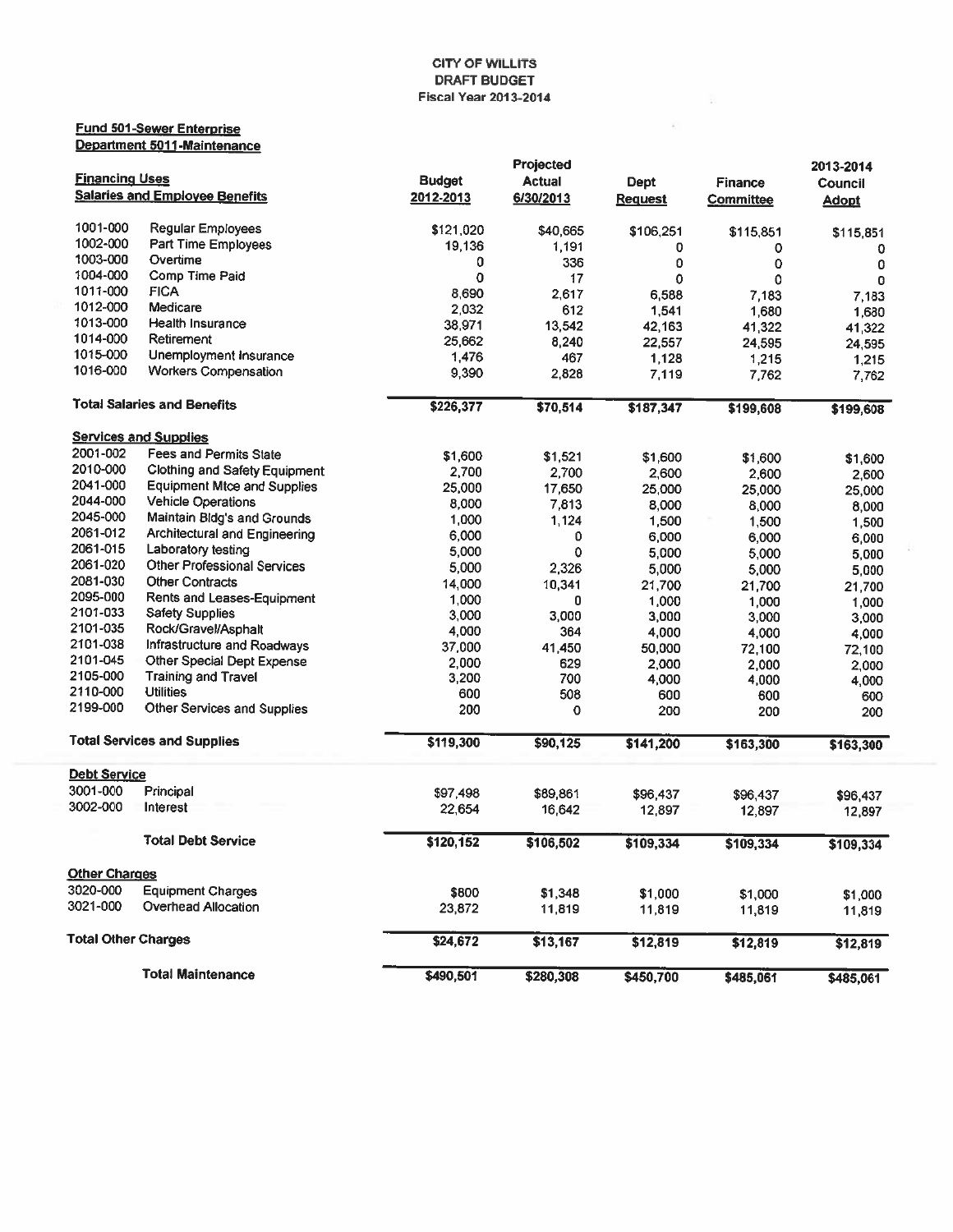# SEWER OPERATIONS (5013)

BASIC FUNCTIONS: This department is responsible for the operation and maintenance of the City's sewer plant and reclaimed water irrigation, sludge thickening  $\&$  dewatering, compost mixing and disposal systems. Wastewater plant operators conduct laboratory testing as defined by regulatory agencies. This department is also responsible for the disinfection and disposal of effluent water as defined by the City's NPDES permit. Operators respond to all sewer plant alarms and emergencies. Operators also maintain plant grounds and equipment.

# 2013-2014 PROGRAM GOALS:

- Optimize plant operations.
- Establish agronomic rates of reclaimed water irrigation.
- **•** Transition to new NPDES requirements.

| <b>ALLOCATED POSITIONS:</b>     | 12/13  | 13/14  |
|---------------------------------|--------|--------|
| City Engineer/Sewer Director    | (0.10) | (0.00) |
| Chief Plant Operator/Supervisor | (0.65) | (0.65) |
| Operator II/III                 | (1.70) | (1.70) |
| Operator I                      | (0.30) | (0.30) |
| Operator-in-Training            | (0.25) | (0.25) |
| <b>Full-time Equivalent</b>     | (3.00) | (2.90) |

|          | DUDUET EINE ITEM COMMENTS/DETAILS:                                                              |
|----------|-------------------------------------------------------------------------------------------------|
| 2001-002 | State Operator Certification, ELAP, NPDES, Fish & Game permits and others.                      |
|          | Total (\$13,000).                                                                               |
| 2001-003 | County Air Quality Control permit, fees and other permits (\$2,000).                            |
| 2010-000 | Clothing, safety equipment boot allowance. Total (\$1,000).                                     |
| 2015-000 | Telephone, cell phones, data lines (\$4,000).                                                   |
| 2025-000 | Household Expense – soap, wax, light fixtures, etc. (\$500).                                    |
| 2041-000 | Maintenance of all sewer plant equipment and machinery (\$40,000).                              |
| 2044-000 | Fuel and oil for operations vehicles (pick-up trucks, backhoe, Hesston tractor) (\$4,000).      |
| 2045-000 | Maintenance of effluent and pond cleaning facilities, sludge disposal (\$5,000).                |
| 2061-012 | Soils, hydrology, structural engineering (\$10,000), Wetlands study (\$20,000),                 |
|          | Agronomic rate study (\$70,000). Total (\$100,000).                                             |
| 2061-015 | NPDES testing, bioassays, system performance evaluations (\$38,000).                            |
| 2061-016 | Hepatitis, tetanus and other inoculations (\$300).                                              |
| 2061-020 | Crane inspection, calibration and certification of scales and meters, minor fabrication and     |
|          | welding, creek clearing. Total (\$10,000).                                                      |
| 2081-030 | Computer maintenance and networking (\$1,000), on site hauling (\$1,000). Total (\$2,000).      |
| 2096-000 | Land lease irrigation contract (\$2,500).                                                       |
| 2101-032 | Training supplies -videos, training courses, software training. Total (\$2,000).                |
| 2101-033 | Safety supplies: fire extinguishers, gas sniffers, harnesses, medical supplies, personal safety |
|          | items (gloves, ear plugs, etc.) Total (\$1,500).                                                |
| 2101-034 | Chlorine, sulfur dioxide, polymer, and lab chemicals (\$20,000).                                |
| 2101-038 | Repair of access road (\$1,000).                                                                |
| 2101-045 | Small equipment, oils and lubricants, Hazwopper training (\$1,000).                             |
| 2105-000 | Transportation and lodging for meetings, training and certification (\$3,500), Hazwopper        |
|          | training (\$1,000). Total (\$4,500).                                                            |
| 2110-000 | Utilities, PG&E, propane, and diesel (\$175,500).                                               |
| 2199-000 | Aramark and Willits Solid Waste charges (\$8,000).                                              |
| 3001-000 | Flail mower principal (\$1,461), 4WD Pickup principal (\$2,257). Total (\$3,718).               |
| 3002-000 | Flail mower interest (\$7), 4WD Pickup interest (\$574). Total (\$581).                         |
| 3010-000 | Tax on Wells Fargo lease payment (\$29).                                                        |
| 3020-000 | ISF equipment charges (\$200).                                                                  |
| 3021-000 | Overhead Allocation (\$42,195).                                                                 |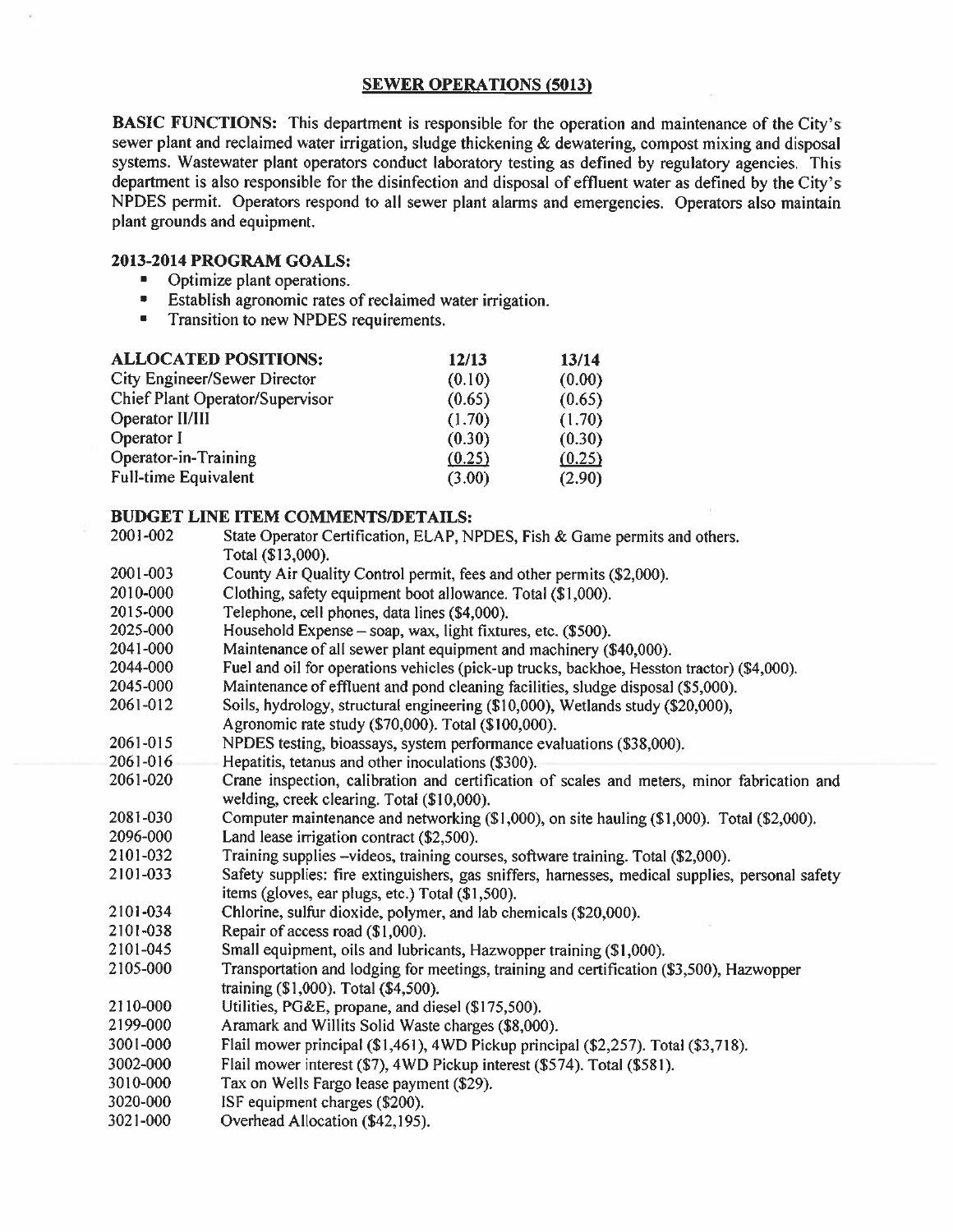#### Fund 501 -Sewer Enterprise Department 501 3-Plant Operations

 $\lambda$ 

|                            |                                       |                    | Projected          |                    |                    | 2013-2014          |
|----------------------------|---------------------------------------|--------------------|--------------------|--------------------|--------------------|--------------------|
| <b>Financing Uses</b>      |                                       | <b>Budget</b>      | <b>Actual</b>      | <b>Dept</b>        | <b>Finance</b>     | Council            |
|                            | <b>Salaries and Employee Benefits</b> | 2012-2013          | 6/30/2013          | <b>Request</b>     | Committee          | <b>Adopt</b>       |
|                            |                                       |                    |                    |                    |                    |                    |
| 1001-000                   | <b>Regular Employees</b>              | \$165,177          | \$200,752          | \$154,958          | \$154,958          | \$154,958          |
| 1002-000                   | Part Time Employees                   | 0                  | 0                  | 0                  | 0                  | 0                  |
| 1003-000                   | Overtime                              | 24,975             | 20,051             | 24,975             | 24,975             | 24,975             |
| 1004-000                   | Comp Time Paid                        | 0                  | 7,038              | 0                  | ٥                  |                    |
| 1005-000                   | <b>Benefit Buy-Outs</b>               | 7,714              | 7,024              | 7.714              | 7,714              | 7,714              |
| 1007-000                   | Longevity Incentive                   | 3,750              | 3,750              | 3,750              | 3,750              | 3,750              |
| 1011-000                   | <b>FICA</b>                           | 12,500             | 14,794             | 11,867             | 11,867             | 11,867             |
| 1012-000                   | Medicare                              | 2,923              | 3,460              | 2,775              | 2,775              | 2,775              |
| 1013-000                   | <b>Health Insurance</b>               | 46,703             | 60,065             | 50,473             | 48,908             | 48,908             |
| 1014-000                   | Retirement                            | 33,896             | 42,991             | 33,690             | 33,690             | 33,690             |
| 1015-000                   | Unemployment Insurance                | 1,199              | 1,723              | 1,260              | 1,260              | 1,260              |
| 1016-000                   | <b>Workers Compensation</b>           | 13,508             | 15,987             | 12,824             | 12,824             | 12,824             |
|                            | <b>Total Salaries and Benefits</b>    | \$312,346          | \$377,634          | \$304,286          | \$302,721          | \$302,721          |
|                            |                                       |                    |                    |                    |                    |                    |
|                            | <b>Services and Supplies</b>          |                    |                    |                    |                    |                    |
| 2001-002                   | <b>Fees and Permits-State</b>         | \$11,000           | \$7,500            | \$13,000           | \$13,000           | \$13,000           |
| 2001-003                   | Fees and Permits-County               | 3,000              | 1,500              | 2,000              | 2,000              | 2,000              |
| 2010-000                   | <b>Clothing and Safety Equipment</b>  | 2,200              | 1,000              | 1,000              | 1,000              | 1,000              |
| 2015-000                   | Communications                        | 4,200              | 3,631              | 4,000              | 4,000              | 4,000              |
| 2025-000                   | <b>Household Expense</b>              | 500                | 380                | 500                | 500                | 500                |
| 2041-000                   | <b>Equipment Mtce and Supplies</b>    | 30,000             | 38,377             | 40,000             | 40,000             | 40,000             |
| 2044-000                   | <b>Vehicle Operations</b>             | 4,200              | 1,698              | 4,000              | 4,000              | 4,000              |
| 2045-000                   | <b>Mtce Buildings and Grounds</b>     | 5,000              | 744                | 5,000              | 5,000              | 5,000              |
| 2061-012                   | Architectural and Engineering         | 10,000             | 3,263              | 110,000            | 100,000            | 100,000            |
| 2061-015                   | <b>Laboratory Testing</b>             | 35,000             | 32,640             | 38,000             | 38,000             | 38,000             |
| 2061-016                   | Medical                               | 150                | 0                  | 300                | 300                | 300                |
| 2061-020                   | Other Professional Services           | 10,000             | 540                | 10,000             | 10,000             | 10,000             |
| 2081-030                   | <b>Other Contract Services</b>        | 3,000              | 739                | 2,000              | 2,000              | 2,000              |
| 2096-000                   | Rents and Leases-Bidgs/Grnds.         | 2,500              | 2,500              | 2,500              | 2,500              | 2,500              |
| 2101-032                   | <b>Training Supplies</b>              | 2,000              | 0                  | 2,000              | 2,000              | 2,000              |
| 2101-033                   | <b>Safety Supplies</b>                | 1,500              | 170                | 1,500              | 1,500              | 1,500              |
| 2101-034                   | <b>Chemical and Lab Supplies</b>      | 30,000             | 21 136             | 20,000             | 20,000             | 20,000             |
| 2101-038                   | Infrastructure and Roadways           | 1,000              | 22                 | 21,000             | 1,000              | 1,000              |
| 2101-045                   | Other Special Dept Expense            | 1,000              | 0                  | 1,000              | 1,000              | 1,000              |
| 2105-000                   | <b>Travel and Training</b>            | 3,500              | 457                | 4,500              |                    |                    |
| 2110-000                   | <b>Utilities</b>                      | 182,600            |                    | 175,500            | 4,500              | 4,500              |
| 2199-000                   | <b>Other Svs and Supplies</b>         |                    | 197,270            |                    | 175,500            | 175,500            |
|                            | <b>Total Services and Supplies</b>    | 4,500<br>\$346,850 | 7,319<br>\$320,887 | 8,000<br>\$465,800 | 8,000<br>\$435,800 | 8,000<br>\$435,800 |
|                            |                                       |                    |                    |                    |                    |                    |
| <b>Debt Service</b>        |                                       |                    |                    |                    |                    |                    |
| 3001-000                   | Principal                             | \$22,845           | \$16,892           | \$3,718            | \$3,718            | \$3,718            |
| 3002-000                   | Interest                              | 7,020              | 670                | 581                | 581                | 581                |
|                            | <b>Total Debt Service</b>             | \$29,865           | \$17,562           | \$4,299            | \$4,299            | \$4,299            |
| <b>Other Charges</b>       |                                       |                    |                    |                    |                    |                    |
| 3010-000                   | <b>Taxes and Assessments</b>          | \$1,400            | \$1,470            | \$29               | \$29               |                    |
| 3020-000                   | <b>Equipment Charges</b>              | 250                | 116                | 200                | 200                | \$29<br>200        |
| 3021-000                   | Overhead Allocation                   | 51,340             | 42,195             |                    |                    |                    |
| <b>Total Other Charges</b> |                                       | \$52,990           | \$43,781           | 42,195<br>\$42,424 | 42,195<br>\$42,424 | 42,195<br>\$42,424 |
|                            |                                       |                    |                    |                    |                    |                    |
|                            | <b>Total Plant Operations</b>         | \$742,051          | \$759,864          | \$816,809          | \$785,244          | \$785,244          |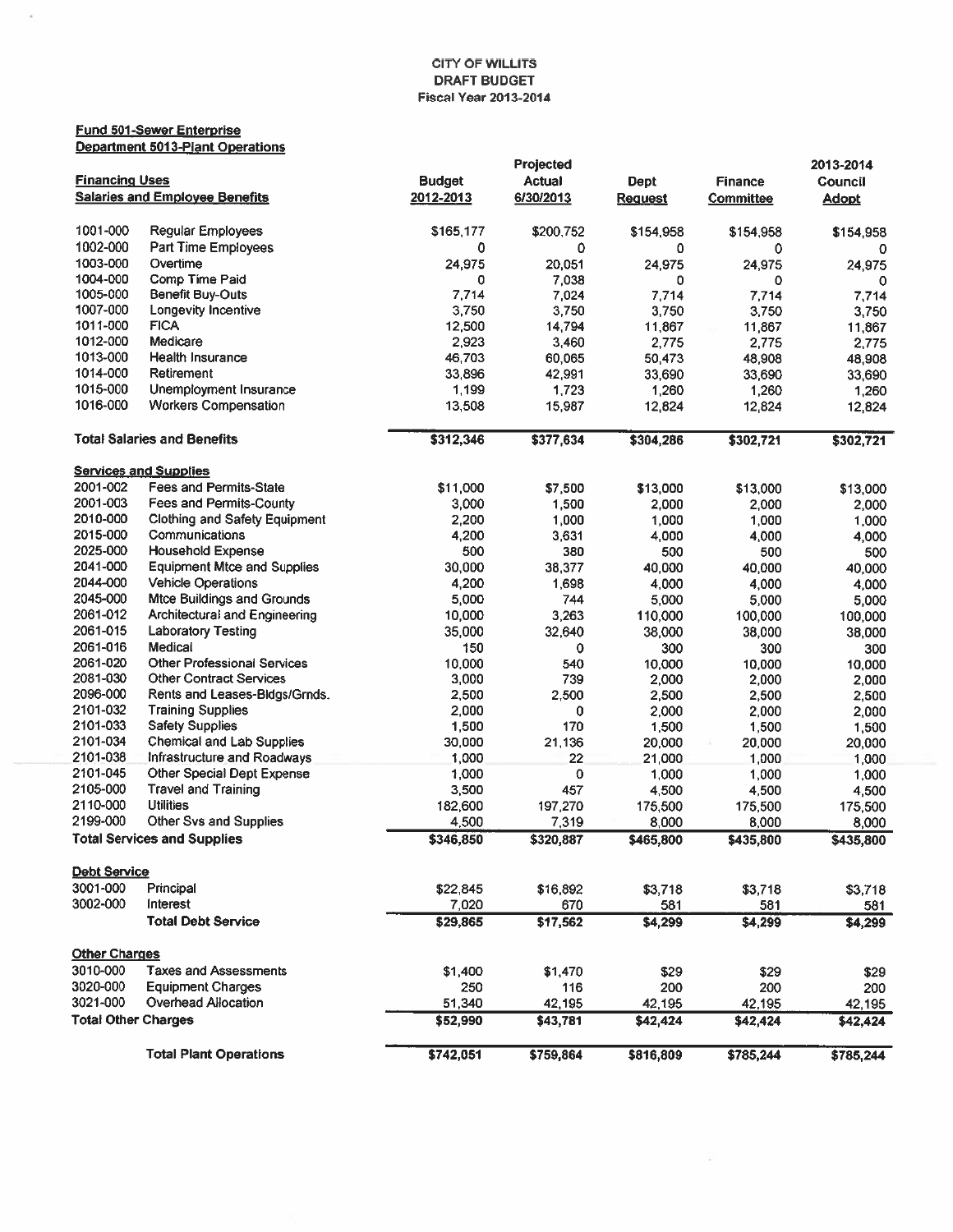# SEWER ENGINEERING (5014)

BASIC FUNCTIONS: Preparation and review of engineering drawings and specifications. Provide plans, specifications, construction engineering and inspection for projects. Secure permit approval from outside agencies (Caltrans, Mendocino County Department of Public Works, Fish & Game, Regional Water Quality Control Board, Army Corps of Engineers). Prepare sewer line and appurtenances standard details, specifications and infiltration and inflow analysis.

# 2013-2014 PROGRAM GOALS:

- **Provide plans, specifications and recommendations for installation of a Maintenance Building.**
- Further mapping by converting the sewer system map to Arcview for compatibility with the sewer truck.
- Complete the soils, hydrology, structural engineering, wetlands, and Agronomic rate studies
- Work towards developing <sup>a</sup> hydraulic model.
- Complete Holly Street Sewer Line replacement plans and specifications.

| <b>ALLOCATED POSITIONS:</b>         | 12/13  | <b>13/14</b>        |  |
|-------------------------------------|--------|---------------------|--|
| City Engineer                       | (0.10) | (0.00)              |  |
| <b>Engineering Tech III</b>         | (0.10) | (0.10)              |  |
| <b>Engineering Technical Writer</b> | (0.50) | (0.30)              |  |
| <b>Full-time Equivalent</b>         | (0.70) | (0.40)              |  |
| Engineering Tech III (Part-time)    |        | (78 hours per year) |  |

|          | Costs Shared with Engineering Department:     |
|----------|-----------------------------------------------|
| 2015-000 | Communications (\$825).                       |
| 2041-000 | Equipment Maintenance & Supplies (\$4,560).   |
| 2044-000 | Vehicle Operations (\$390).                   |
| 2055-000 | Office Expense (\$1,155).                     |
| 2081-030 | Other Contracts (\$1,500).                    |
| 2095-000 | Rents and Leases - Equipment (\$1,608).       |
| 2101-045 | Other Special Departmental Expense (\$2,010). |
| 2105-000 | Training & Travel (\$3,030).                  |
| 2110-000 | Utilities (\$750).                            |
| 3020-000 | Equipment Charges (\$300).                    |
| 3021-000 | Overhead allocation (\$6,135).                |
| 6001-000 | Contingencies (\$1,200).                      |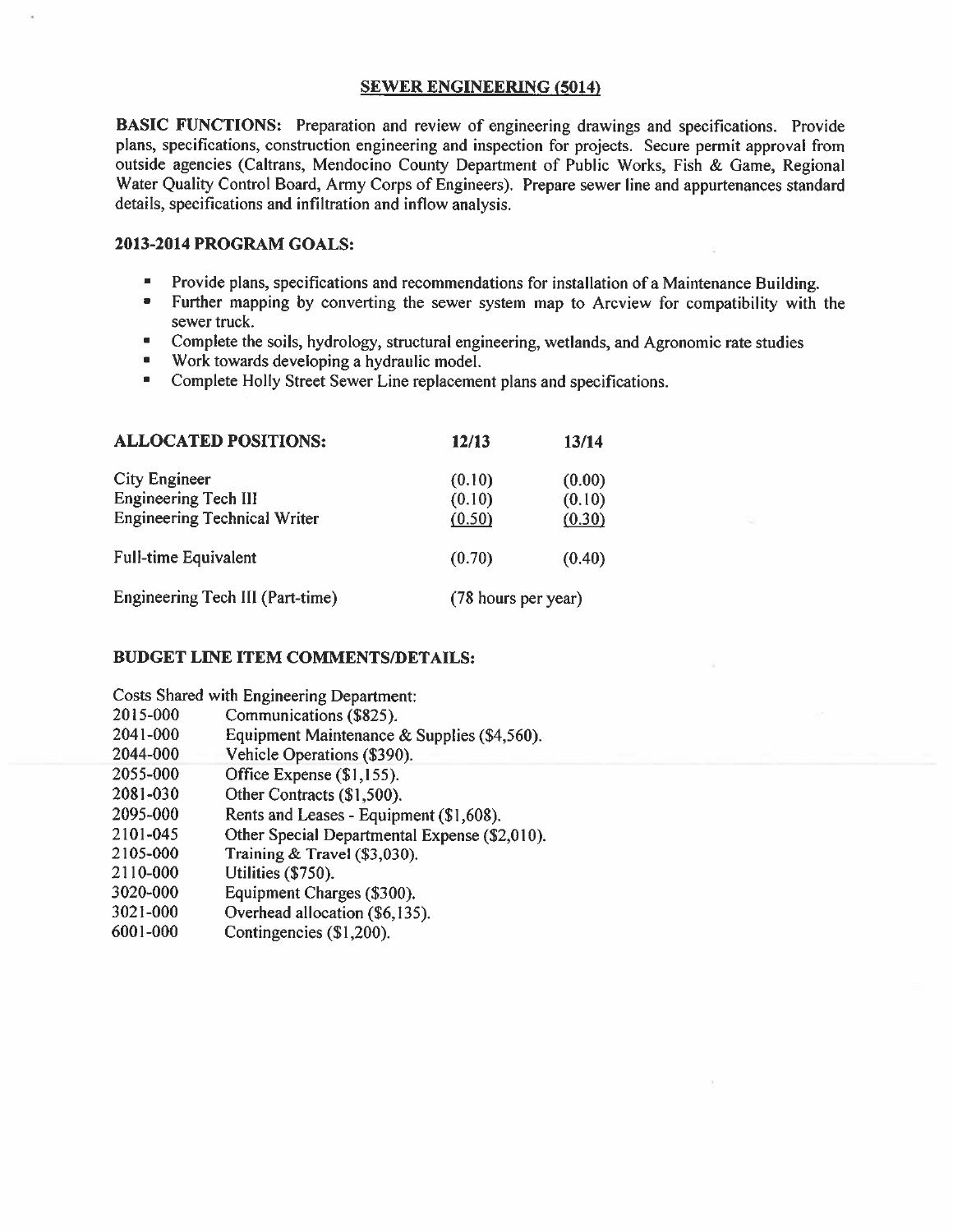# Fund 501-Sewer Enterprise Department 5014-Engineering

i.

|                            |                                         | Projected               |                                                |                | 2013-2014        |              |  |
|----------------------------|-----------------------------------------|-------------------------|------------------------------------------------|----------------|------------------|--------------|--|
| <b>Financing Uses</b>      |                                         | <b>Budget</b>           | <b>Actual</b>                                  | Dept           | <b>Finance</b>   | Council      |  |
|                            | <b>Services and Supplies</b>            | 2012-2013               | 6/30/2013                                      | <b>Request</b> | <b>Committee</b> | <b>Adopt</b> |  |
|                            |                                         |                         |                                                |                |                  |              |  |
| 1001-000                   | <b>Regular Employees</b>                | \$32,529                | \$24,565                                       | \$16,696       | \$16,696         | \$16,696     |  |
| 1002-000                   | Part-time Employees                     | 2,340                   | 2.085                                          | 2.340          | 2,340            | 2,340        |  |
| 1003-000                   | Overtime                                | 0                       | 0                                              | 0              | 0                | 0            |  |
| 1004-000                   | Comp Time Paid                          | 0                       | 963                                            | $\mathbf 0$    | $\Omega$         | $\mathbf{0}$ |  |
| 1011-000                   | <b>FICA</b>                             | 2.162                   | 1.712                                          | 1,180          | 1,180            | 1.180        |  |
| 1012-000                   | Medicare                                | 506                     | 400                                            | 276            | 276              | 276          |  |
| 1013-000                   | <b>Health Insurance</b>                 | 13,569                  | 15,343                                         | 7,862          | 7.818            | 7,818        |  |
| 1014-000                   | Retirement                              | 7,489                   | 5,127                                          | 3,545          | 3,545            | 3,545        |  |
| 1015-000                   | Unemployment Insurance                  | 398                     | 225                                            | 303            | 303              | 303          |  |
| 1016-000                   | <b>Workers Compensation</b>             | 2,336                   | 1,850                                          | 1,275          | 1,275            | 1,275        |  |
|                            | <b>Total Salaries and Benefits</b>      | \$61,329                | \$52,271                                       | \$33,477       | \$33,433         | \$33,433     |  |
|                            | <b>Services and Supplies</b>            |                         |                                                |                |                  |              |  |
| 2015-000                   | Communications                          | \$990                   | \$735                                          | \$825          | \$825            |              |  |
| 2041-000                   | <b>Equipment Mtce and Supplies</b>      |                         |                                                |                |                  | \$825        |  |
|                            |                                         | 4,560                   | 4.085                                          | 4,560          | 4,560            | 4,560        |  |
| 2044-000                   | <b>Vehicle Operations</b>               | 300                     | 202                                            | 390            | 390              | 390          |  |
| 2055-000                   | <b>Office Expense</b>                   | 1,428                   | 544                                            | 1,155          | 1,155            | 1.155        |  |
| 2081-030                   | <b>Other Contracts</b>                  | 1.463                   | 1,050                                          | 1.712          | 1,500            | 1,500        |  |
| 2095-000                   | Rents and Leases-Equipment              | 1,608                   | 1,487                                          | 1,608          | 1,608            | 1,608        |  |
| 2101-045                   | Other Special Dept Expense              | 2,220                   | 831                                            | 2,010          | 2,010            | 2,010        |  |
| 2105-000                   | <b>Training and Travel</b>              | 3 1 6 5                 | 2,040                                          | 3,030          | 3,030            | 3,030        |  |
| 2110-000                   | <b>Utilities</b>                        | 600                     | 680                                            | 750            | 750              | 750          |  |
|                            | <b>Total Services and Supplies</b>      | \$16,334                | \$11,654                                       | \$16,040       | \$15,828         | \$15,828     |  |
| <b>Other Charges</b>       |                                         |                         |                                                |                |                  |              |  |
| 3020-000                   | <b>Equipment Costs</b>                  | \$360                   | \$267                                          | \$300          | \$300            | \$300        |  |
| 3021-000                   | Overhead Allocation                     | 6.540                   | 6,135                                          | 6,135          | 6.135            | 6,135        |  |
| <b>Total Other Charges</b> |                                         | \$6,900                 | \$6,402                                        | \$6,435        | \$6,435          | \$6,435      |  |
| <b>Fixed Assets</b>        |                                         |                         |                                                |                |                  |              |  |
| 4002-000                   | Equipment                               | \$0                     | \$0                                            | \$0            | \$0              | \$0          |  |
| <b>Total Fixed Assets</b>  |                                         | $\overline{\textbf{S}}$ | $\overline{\overline{\overline{\overline{}}}}$ | \$0            | \$0              | 50           |  |
|                            | <b>Other Financing Uses</b>             |                         |                                                |                |                  |              |  |
| 6001-000                   | <b>Shared Engineering Contingencies</b> | \$1,200                 | \$0                                            | \$1,200        | \$1,200          | \$1,200      |  |
|                            | <b>Total Other Financing Uses</b>       | \$1,200                 | \$0                                            | \$1,200        | \$1,200          | \$1,200      |  |
|                            | <b>Total Engineering</b>                | \$84,563                | \$70,327                                       | \$57,152       | \$56,896         | \$56,896     |  |

 $\sim$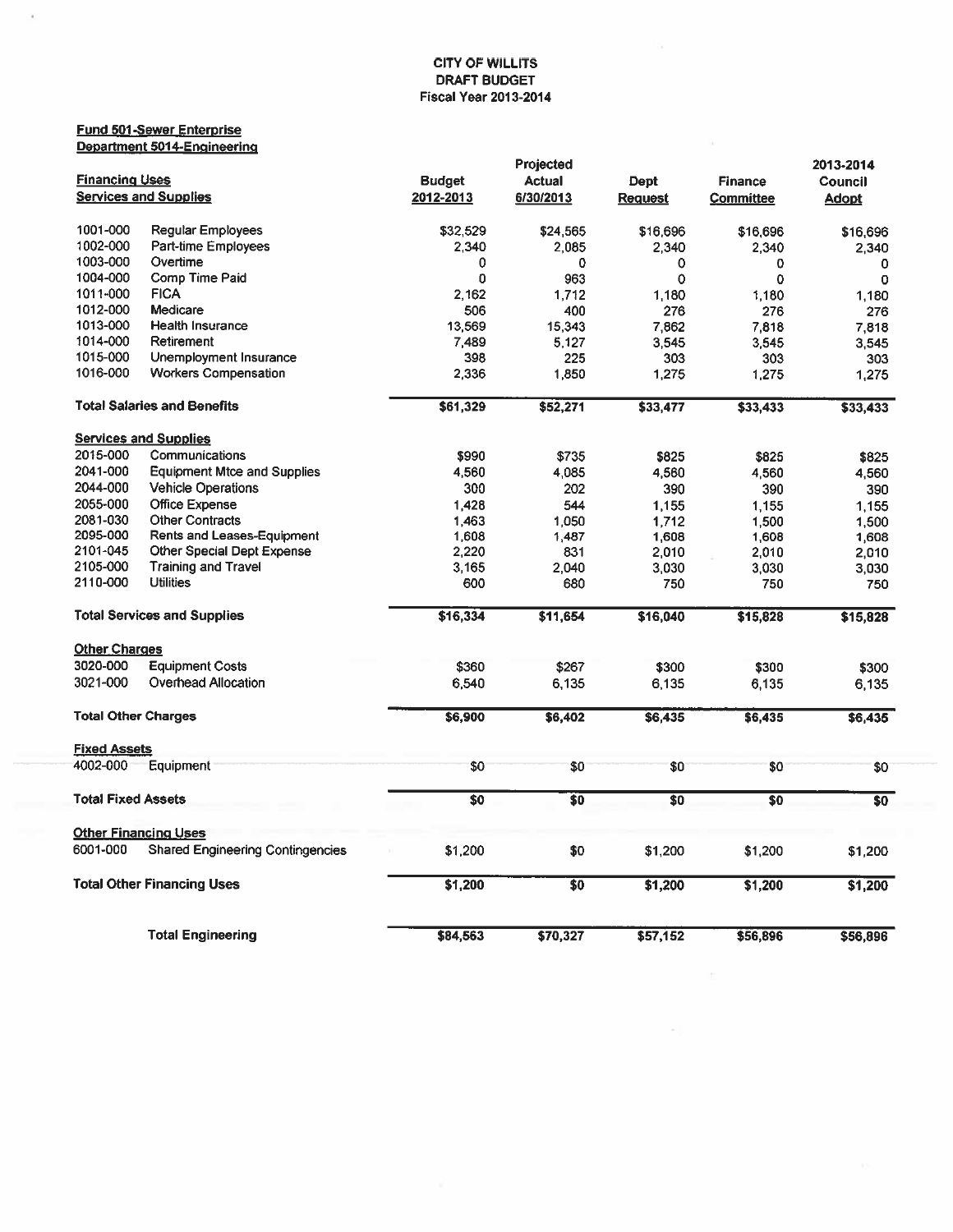# SEPTAGE RECEIVING (5015)

BASIC FUNCTIONS: This department is responsible for providing <sup>a</sup> NPDES compliant point of receipt for wastewater trucked in from the City's outlying areas. The volume of wastewater is metered, and the fees collected for receipt of the wastewater pay for <sup>a</sup> portion of the overall treatment costs of the plant. This department is also responsible regulating septage haulers and reporting to state and regional authorities.

# 2013-2014 PROGRAM GOALS:

- Develop <sup>a</sup> plan for installing <sup>a</sup> Septage Receiving Station.
- Require all haulers to obtain <sup>a</sup> Wastewater Treatment Permit from the City.
- Transition into new NPDES requirements for septage receiving.
- Provide assistance and recommendations for the installation of <sup>a</sup> new Septage Receiving Station.

# ALLOCATED POSITIONS:

|                             | 12/13  | 13/14  |
|-----------------------------|--------|--------|
| <b>Chief Plant Operator</b> | (0.05) | (0.05) |
| Operator III                | (0.10) | (0.10) |
| <b>Full-time Equivalent</b> | (0.15) | (0.15) |

- 204 1-000 Equipment maintenance charges (\$10,000).
- 2045-000 Maintenance of buildings and grounds (\$500).
- 2055-000 Office expense (\$500).
- 2061-012 Engineering & design of new septage receiving station (\$25,000).
- 2061-015 Laboratory testing (\$5,000).
- 2 101-034 Chemicals (\$5,000).
- 2101-045 Special Departmental Expense (\$5,000).
- 2 105-000 Transportation, Travel & Training Expense (\$200).
- 2110-000 Utilities (\$500).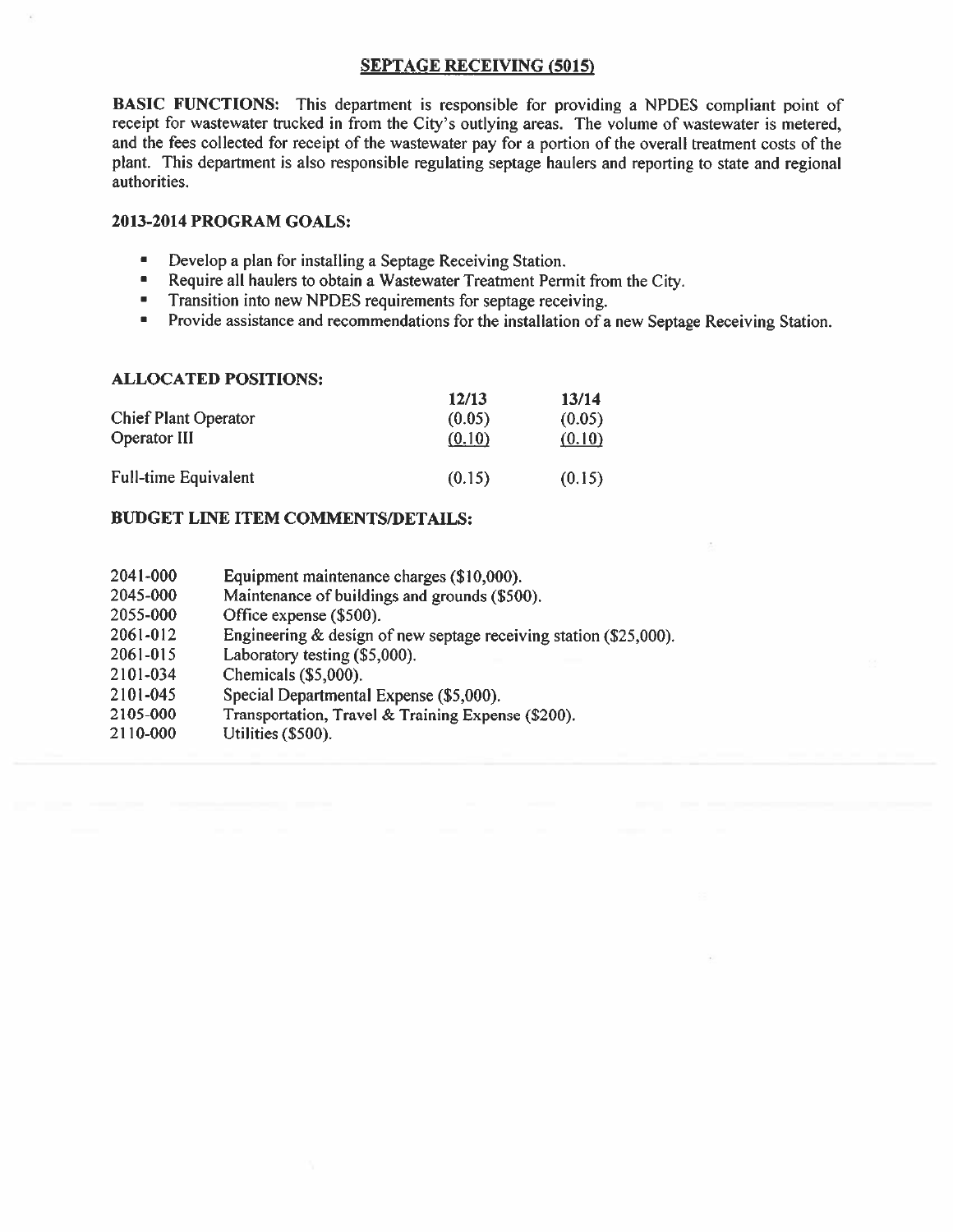### Fund 501-Sewer Enterprise Department 5015-Septage Receiving

i,

|                       |                                       |               | Projected     |                |                | 2013-2014    |
|-----------------------|---------------------------------------|---------------|---------------|----------------|----------------|--------------|
| <b>Financing Uses</b> |                                       | <b>Budget</b> | <b>Actual</b> | <b>Dept</b>    | <b>Finance</b> | Council      |
|                       | <b>Salaries and Employee Benefits</b> | 2012-2013     | 6/30/2013     | <b>Request</b> | Committee      | <u>Adopt</u> |
|                       |                                       |               |               |                |                |              |
| 1001-000              | <b>Regular Employees</b>              | \$8,107       | \$0           | \$8,107        | \$8,107        | \$8,107      |
| 1002-000              | Part Time Employees                   | 0             | 0             | 0              | 0              | 0            |
| 1011-000              | <b>FICA</b>                           | 503           | 0             | 503            | 503            | 503          |
| 1012-000              | Medicare                              | 118           | 0             | 118            | 118            | 118          |
| 1013-000              | <b>Health Insurance</b>               | 2,507         | 0             | 2,739          | 2,721          | 2.721        |
| 1014-000              | Retirement                            | 1,843         | 0             | 1.721          | 1,721          | 1,721        |
| 1015-000              | Unemployment Insurance                | 59            | 0             | 64             | 64             | 64           |
| 1016-000              | <b>Workers Compensation</b>           | 543           | 0             | 543            | 543            | 543          |
|                       | <b>Total Salaries and Benefits</b>    | \$13,679      | \$0           | \$13,795       | \$13,777       | \$13,777     |
|                       | <b>Services and Supplies</b>          |               |               |                |                |              |
| 2041-000              | <b>Equipment Mtce and Supplies</b>    | \$10,000      | \$0           | \$10,000       | \$10,000       | \$10,000     |
| 2045-000              | Maintain Bldg's & Grounds             | 500           | 0             | 500            | 500            | 500          |
| 2055-000              | <b>Office Expense</b>                 | 500           | 216           | 500            | 500            | 500          |
| 2061-012              | <b>Architural &amp; Engineering</b>   | 25,000        | 0             | 25,000         | 25,000         | 25,000       |
| 2061-015              | Laboratory testing                    | 5,000         | 0             | 5.000          | 5,000          | 5,000        |
| 2101-034              | Chemicals                             | 5,000         | 0             | 5,000          | 5,000          | 5,000        |
| 2101-045              | Other Special Dept Expense            | 5,000         | 0             | 5,000          | 5,000          | 5,000        |
| 2105-000              | <b>Training &amp; Travel</b>          | 200           | 0             | 200            | 200            | 200          |
| 2110-000              | <b>Utilities</b>                      | 500           | 0             | 500            | 500            | 500          |
|                       | <b>Total Services and Supplies</b>    | \$51,700      | \$216         | \$51,700       | \$51,700       | \$51,700     |
|                       | <b>Total Septage Receiving</b>        | \$65,379      | \$216         | \$65,495       | \$65,477       | \$65,477     |

 $\langle \hat{A} \rangle$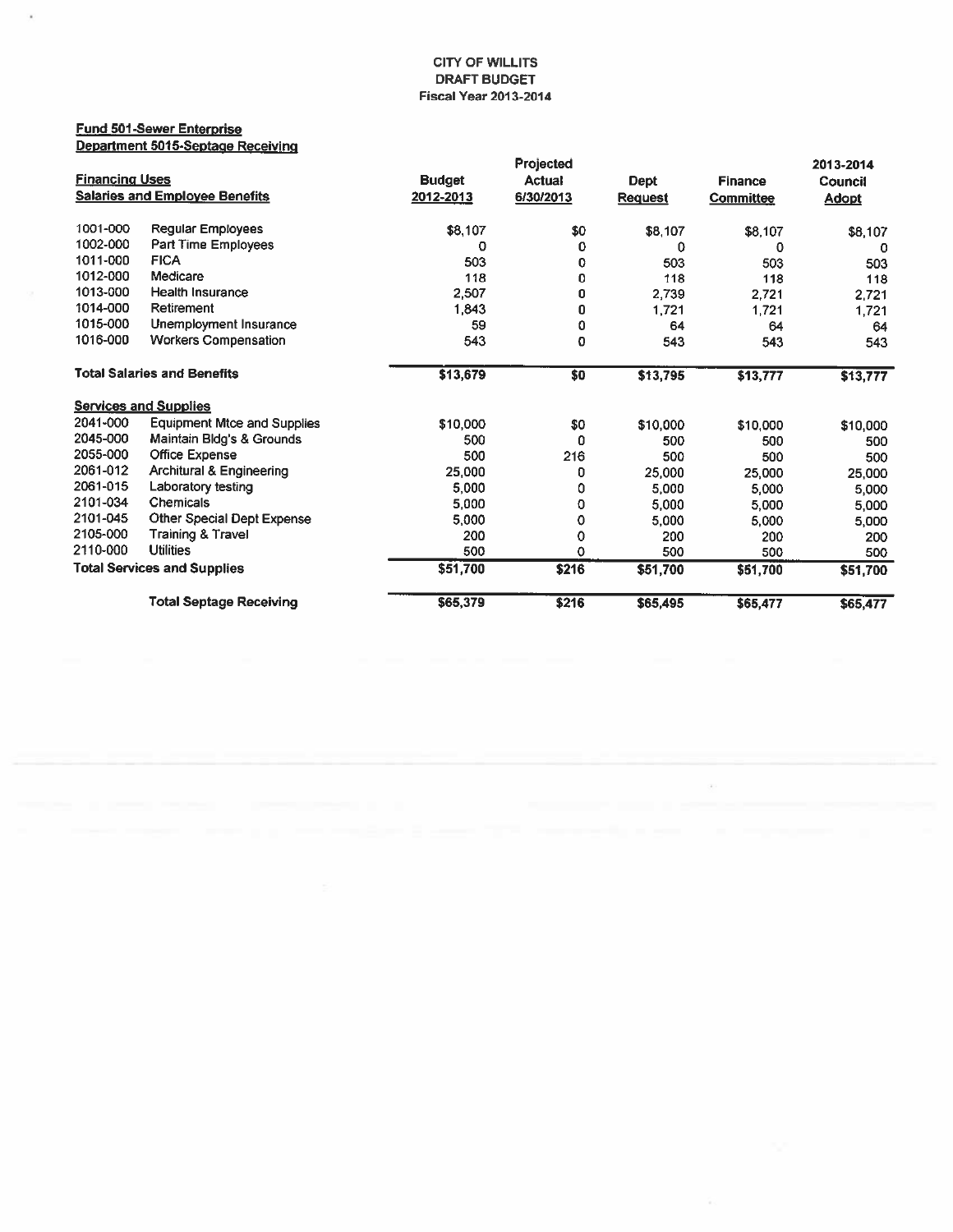# SEWER CONTINGENCIES (5017)

BASIC FUNCTIONS: The appropriation for contingencies is normally <sup>a</sup> budgetary provision for financing requirements that are unanticipated during budget preparation. Should the need for an unbudgeted expenditures arise during the year, an appropriation transfer will be made as required upon approval by the City Council. Use of these funds is restricted to the Sewer Enterprise Fund only.

Within the \$250,000 included in the contingency fund are estimated legal costs associated with the lawsuit filed against the City by Brooktrails Township.

# **SEWER DEBT SERVICE (5018)**

BASIC FUNCTIONS: In November of 1993 the City issued \$4,710,000 in serial bonds whereby the City pledges revenue derived from the acquired or constructed assets to pay debt service. The entire bond issue was purchased by the U.S. Farmers Home Administration. The proceeds from the bond issue were used to repay \$4,710,000 of Sewer Bond Anticipation Notes which had been issued in 1992. Interest is payable semiannually on November 1 and May 1, at <sup>a</sup> rate of 5.125%. The outstanding principal balance of \$3,540,000 at July I, <sup>2013</sup> is payable in annual installments, due each November 1, ranging from \$40,000 to \$265,000 through the year 2033. The current year principal payment is \$100,000. The annual interest expense for FY 2013/14 is \$178,863.

In November of <sup>2007</sup> the USDA approved two loans to the City totaling \$10,285,000 at 4.25% for <sup>40</sup> years in the form of parity Certificates of Participation (COPs). These loans have been used to fund the Waste Water Treatment Plant Improvement Project. The current year principal payment is \$110,000 for the Series 2007A bonds, and \$15,500 for the Series 2007B bonds. The annual interest expense for FY 2013/14 on these two loans is \$411,549.

In March of <sup>2011</sup> the USDA approved an additional loan to the City in the amount of \$8,300,000 at 2.5% for <sup>40</sup> years in the form of parity Certificates of Participation (COPs). This loan was also used to fund the Waste Water Treatment Plant Improvement Project. The current year principal payment is \$129,000. The annual interest expense for FY 2013/14 is \$199,613.

Following complete drawdown and reserve funding, the average annual debt service will be \$280,000 on the 1993 COPs, \$540,000 on the 2007 COPs and \$330,500 on the 2011 COPs for <sup>a</sup> total of \$1,150,000 per year.

# SEWER ENTERPRISE FINANCING SOURCES

# REVENUES: 4201-000 Interest Income (\$20,000). 6400-000 City Sewer User Charges (\$2,139,724) [2% increase over FY 12/13]

- 6401-000 Brooktrails Sewer User Charges (\$571,400).
- 6402-000 Meadowbrook Manor Sewer User Charges (\$89,139).
- 6403-000 Septage Receiving (\$185,000).
- 6404-000 Sewer Lateral Installation (\$10,000).
- 6405-000 Sewer Hookup Fees (\$23,520).
- 6650-000 Other Services (\$500).